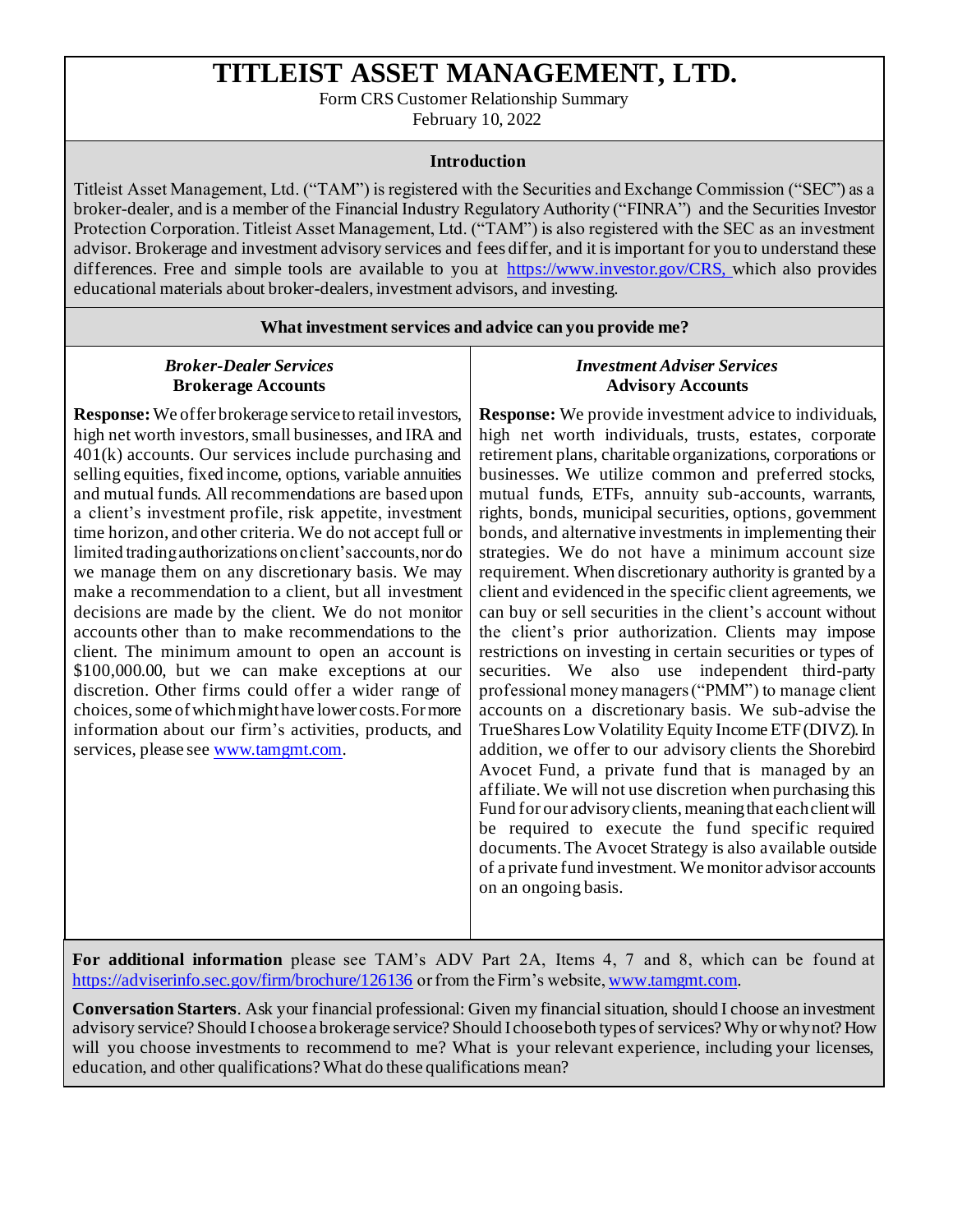## **What fees will I pay?**

**Response:** There is no fee for opening or having an active account open. If you open a brokerage account, you will pay us a **transaction-based fee**, generally referred to as a commission, every time you purchase or sell an investment. We earn fees from executing transactions as agent for our clients. We also earn a markup/markdown on transactions in which we act in a principal capacity. We have a minimum commission of \$10.00 regardless of the size of the transaction. We earn commissions from the sale of mutual funds in the form of upfront commission, and for certain products a trailing commission (commonly known as a 12b-1 fee). In addition, we charge for various non-trade related activities, such as wire transfers and other additional services that incur a pass-through fee. For more information, please refer to the fees and charges information included with our New Account package. You will pay fees and costs whether you make or lose money on your investments. Fees and costs will reduce the amount of money you make on your investments over time. Please make sure you understand what fees and costs you are paying. Please refer our website, [www.tamgmt.com, f](http://www.tamgmt.com/)or additional information regarding our corporate philosophy.

**Response:** Our management fees are based on the value of assets managed and range from 0.50% to 2.0% annually. We may also charge a flat fee for our services, and all fees are negotiable. PMMs charge additional fees ranging from 0.00% to 2.00% of your assets and may require a minimum account size. Their fees may not be negotiable. In addition, we offer our investment management services on a wrap fee basis. For wrap accounts, transaction costs and our advisory fee are included in the total asset-based wrap fee we charge you, which may be higher than in a non-wrap account. Whether to choose a wrap or non-wrap account depends on the size of your portfolio and the frequency of transaction activity. A non-wrap may be cheaper if you have a large portfolio with fewer transactions effected. Wrap fees may be better if you have a smaller portfolio where there is frequent trading activity. Please review Appendix I to our Disclosure Brochure for information regarding conflicts of interest. You may incur brokerage and other costs in connection with the execution and/or custody of your accounts, which we do not share in. Mutual funds may charge fees (such as administrative and 12b-1 fees) and are described in the respective prospectus. If your brokerage transactions are placed with Trade-PMR, there is a minimum ticket charge for each transaction, which we believe is reasonable and we do not share in. For any investment in the Shorebird Avocet Fund or the Avocet Strategy, an investor will be charged an annual fee ranging from 0.0% to 1.5%, and this fee is in addition to our other advisory fees. Prospective investors should refer to the Private Placement Memorandum for the Fund for a description of fees associated with investing in the Fund. We typically charge \$250/hour fees for financial planning services and may waive or reduce any fees if you purchase recommended products through us or one of our affiliates. You will pay fees and costs whether you make money or lose money on your investments. Fees and costs will reduce any amount of money you make on your investments over time. Please make sure you understand what fees and costs you will be paying.

**For additional information** please see TAM's ADV Part 2A, Item 5, which can be found at <https://adviserinfo.sec.gov/firm/brochure/126136> or from the Firm's website[, www.tamgmt.com](http://www.tamgmt.com/).

**Conversation Starter**. Ask your financial professional – "Help me understand how these fees and costs might affect my investments. If I give you \$10,000 to invest, how much will go to fees and costs, and how much will be invested for me?"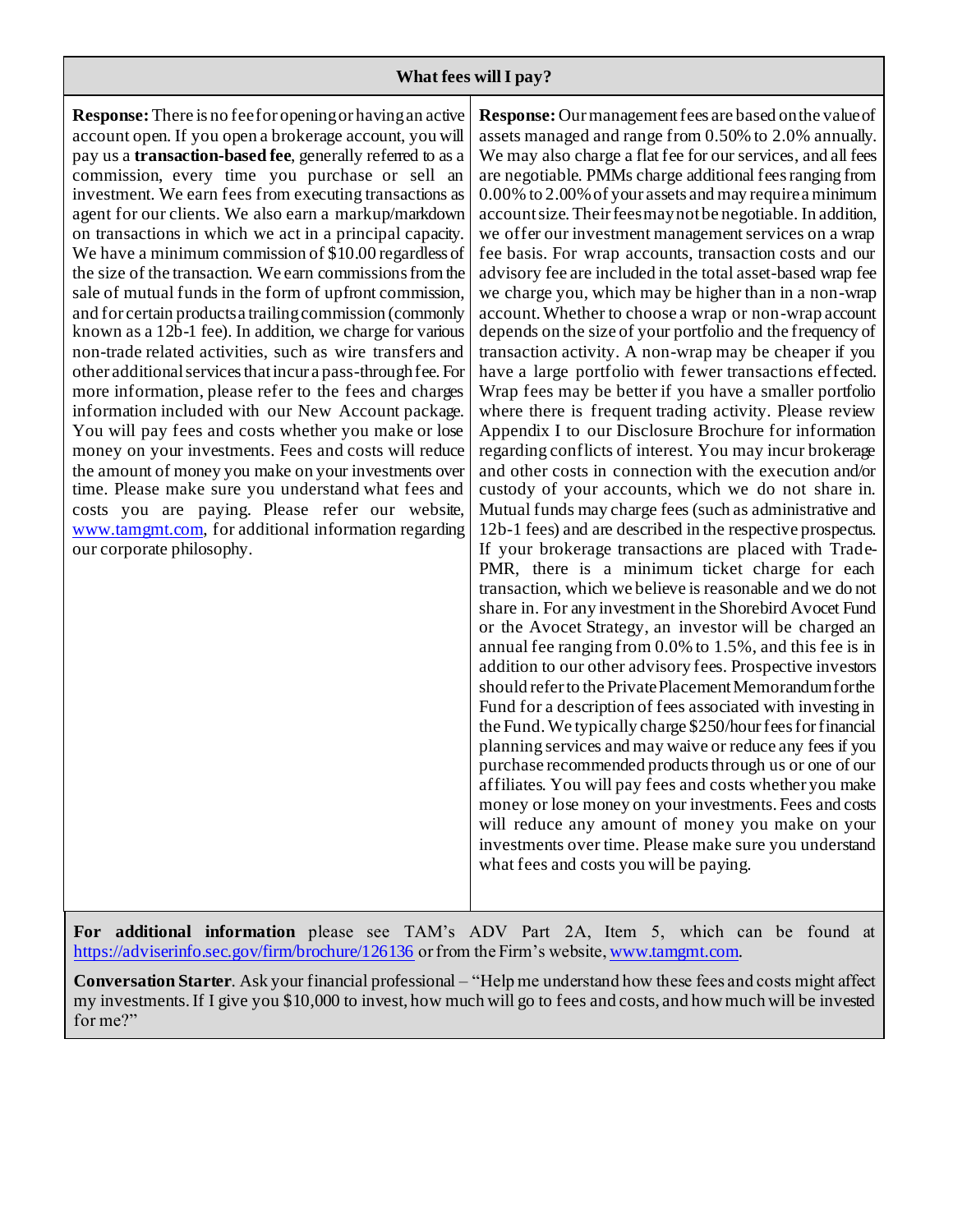**What are your legal obligations to me when providing recommendations as my broker-dealer or when acting as my investment advisor? How else does your firm make money and what conflicts of interest do you have?**

**Response:** *When we provide you with a recommendation as your broker-dealer or act as your investment adviser*, we have to act in your best interest and not put our interest ahead of yours. At the same time, the way we make money creates some conflicts with your interests. You should understand and ask us about these conflicts, because they can affect the recommendations and investment advice we provide you. Here are some examples to help you understand what this means. A conflict exists when we recommend a brokerage account versus an advisory account, in that we have an economic incentive to trade more frequently, which could result in higher costs to you versus an advisory account. Another example of a potential conflict of interest is that we may recommend the purchase of a mutual fund that not only pays us an up-front commission, but may also pay us an ongoing commission (commonly referred to as a 12b- 1 fee.) These and other conflicts are mitigated through the enforcement of our written supervisory procedures, which require that we act in the best interest of all clients, regardless of the size of their assets with us.

**Response:** *When we provide you with a recommendation as your broker-dealer or act as your investment adviser*, we have to act in your best interest and not put our interest ahead of yours. At the same time, the way we make money creates some conflicts with your interests. You should understand and ask us about these conflicts, because they can affect the recommendations and investment advice we provide you. Here are some examples to help you understand what this means. Our firm is also registered as a broker-dealer, and the firm's advisors may also be registered to act in a brokerage capacity. As such, an advisor would be economically incentivized to put an account that trades infrequently on an AUM fee basis, which would be higher than the commissions earned in a broker-dealer account. Certain advisors may receive insurance commissions for insurance products recommended to, and purchased by, clients. Clients are under no obligation to purchase any product recommended by their advisor. The manager of the Avocet Fund and Strategy is under common control with TAM, which creates certain conflicts of interest, such as the receipt of additional compensation from clients who invest in them. Our advisors can use their discretion to invest client monies into the Avocet Strategy, which also creates a conflict of interest. Also, TAM serves as sub-adviser to TrueMark Investments, the adviser to TrueShares Low Volatility Equity Income ETF (DIVZ) (the "Fund"). Clients are under no obligation to invest in the Fund.

Numerous other real, perceived, or potential conflicts of interest exist. Please refer to our firm's ADV Part 2A for a description of these conflicts, as well as our mitigation efforts.

**Conversation Starter**. Ask your financial professional: How might your conflicts of interest affect me, and how will you address them?

**For additional information** please see TAM's ADV Part 2A, Items 10, 11, 12 and 14, which can be found at <https://adviserinfo.sec.gov/firm/brochure/126136> or from the Firm's website[, www.tamgmt.com.](http://www.tamgmt.com/)